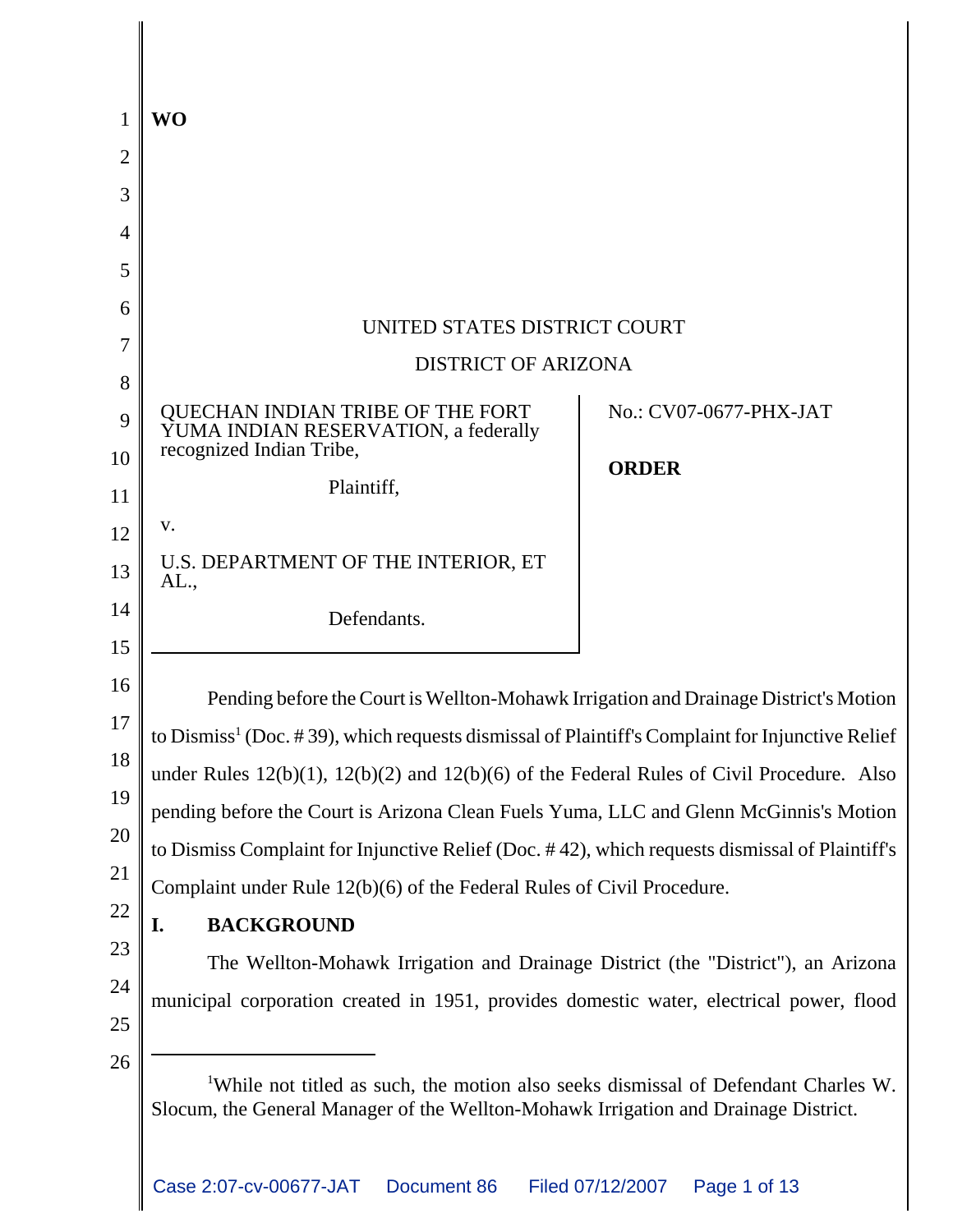1  $\mathcal{D}_{\mathcal{L}}$ 3 4 5 6 7 8 control, and other community services to the Wellton and Mohawk Valleys in or about Yuma, Arizona. The District is part of the federal Gila Project. Pursuant to contracts entered into with the Secretary of the Interior, the District is responsible for operation, maintenance, and repair of extensive irrigation and drainage works and facilities, including 378 miles of canals, laterals, and return flow channels. Construction of the District's works and facilities involved a financial commitment by the District under a repayment contract with the United States. The District has fully repaid the project construction costs relating to the works and facilities in the District and was provided a certificate of discharge on November 27, 1991.

9 10 11 12 13 14 15 16 In 1998, the District and the U.S. Bureau of Reclamation ("BOR") signed a Memorandum of Agreement ("MOA") covering the details of a Title Transfer, from BOR to the District, involving the works, facilities and lands of the District. The Title Transfer includes all works and facilities for which the District has made full repayment. The Title Transfer also includes additional BOR lands withdrawn from public use and BOR lands within or adjacent to the District acquired by the United States under certain public laws. The additional lands are not part of the District's operations and the District is obligated to pay the appraised fair market value for the lands.

17 18 19 20 21 22 23 In 2000, the Wellton-Mohawk Transfer Act was enacted and authorized the Title Transfer as set forth in the MOA. Thereafter, BOR analyzed the environmental and cultural impacts of the proposed Title Transfer.<sup>2</sup> In December 2006, BOR published its Final Environmental Impact Statement ("FEIS"), which addressed the environmental and cultural effects of the proposed title transfer. The FEIS evaluated two alternatives, specifically a "No Action Alternative" providing that "facilities of the Wellton-Mohawk Division of the Gila Project and lands owned by Reclamation within or adjacent to the Gila Project would remain

24

25

<sup>26</sup> <sup>2</sup>The sufficiency of the analysis forms the central dispute between the parties, but is not pertinent to the Court's discussion of the motions to dismiss.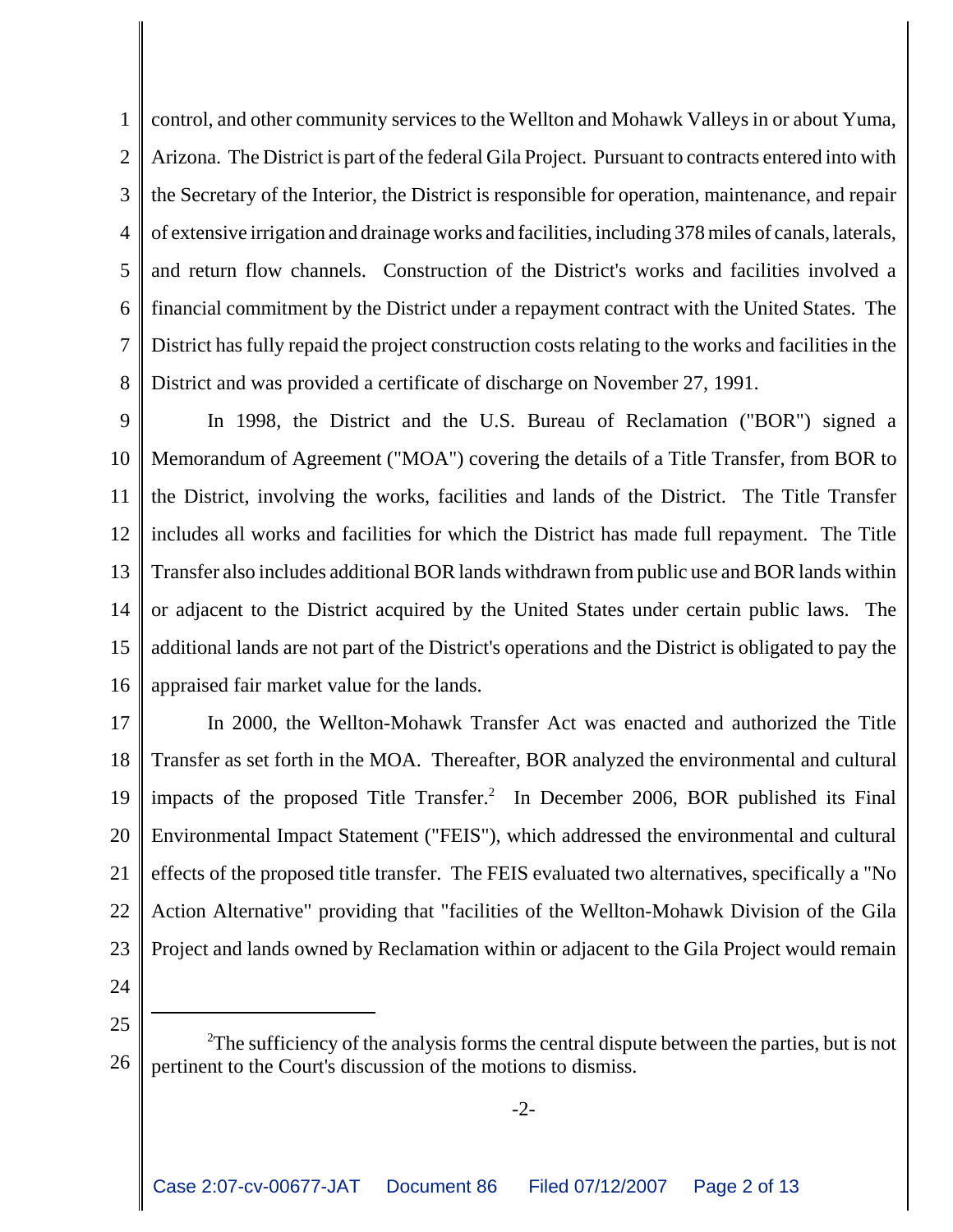1  $\overline{2}$ 3 in federal ownership" and a "Proposed Action/Preferred Alternative" providing that "Reclamation would transfer title to the facilities of the Division and lands within or adjacent to the Gila Project to the District." *See* Doc. # 46, Part 4, p. 57.

4

5 6 7 8 9 10 On March 26, 2007, approximately three months after BOR's publication of the FEIS, BOR issued its Record of Decision ("ROD") selecting the "Proposed Action/Preferred Alternative" and providing that the Title Transfer would occur by quit claim deed in multiple conveyances. On the same date, BOR transferred to the District approximately 39,000 acres of land. Also on the same date, the District conveyed to Arizona Clean Fuels Yuma, LLC ("ACF") 1,460 acres of the transferred land for potential construction of an oil refinery. BOR retained approximately 8,000 acres of land subject to the Title Transfer.

11 12 13 14 15 16 17 18 19 On March 30, 2007, the Quechan Indian Tribe of the Fort Yuma Indian Reservation ("Plaintiff") filed a Complaint for Injunctive Relief against numerous federal Defendants<sup>3</sup> and non-federal Defendants.<sup>4</sup> In the Complaint, Plaintiff alleges that BOR violated the National Environmental Policy Act of 1969, 42 U.S.C. § 4332, *et seq*. ("NEPA") and the National Historic Preservation Act, 16 U.S.C. § 470, *et seq*. ("NHPA") by failing to properly analyze the potential environmental and cultural resources impact resulting from the transfer of the federal land to the District. Plaintiff also alleges that BOR violated the Wellton-Mohawk Transfer Act of 2000 by transferring federal land for purposes of developing an oil refinery. Finally, Plaintiff alleges that BOR violated the Administrative Procedures Act, 5 U.S.C. §

20

<sup>21</sup> 22 23 24 <sup>3</sup>The federal Defendants are: (1) U.S. Department of the Interior; (2) Dirk Kempthorne, as Secretary of the Interior; (3) U. S. Bureau of Reclamation; (4) Robert W. Johnson, as Commissioner, U.S. Bureau of Reclamation; (5) Larry Walkoviak, as Acting Regional Director, Lower Colorado Region, U.S. Bureau of Reclamation; (6) Jayne Harkins, as Acting Regional Director, Lower Colorado Region, U.S. Bureau of Reclamation; and (7) Jim Cherry, as Area Manager, Yuma Area Office, U.S. Bureau of Reclamation.

<sup>25</sup> 26 <sup>4</sup>The non-federal Defendants are: (1) Wellton-Mohawk Irrigation and Drainage District; (2) Charles W. Slocum, as Wellton-Mohawk General Manager; (3) Arizona Clean Fuels Yuma, LLC; and (4) Glenn McGinnis, as Chief Executive Officer, Arizona Clean Fuels Yuma, LLC.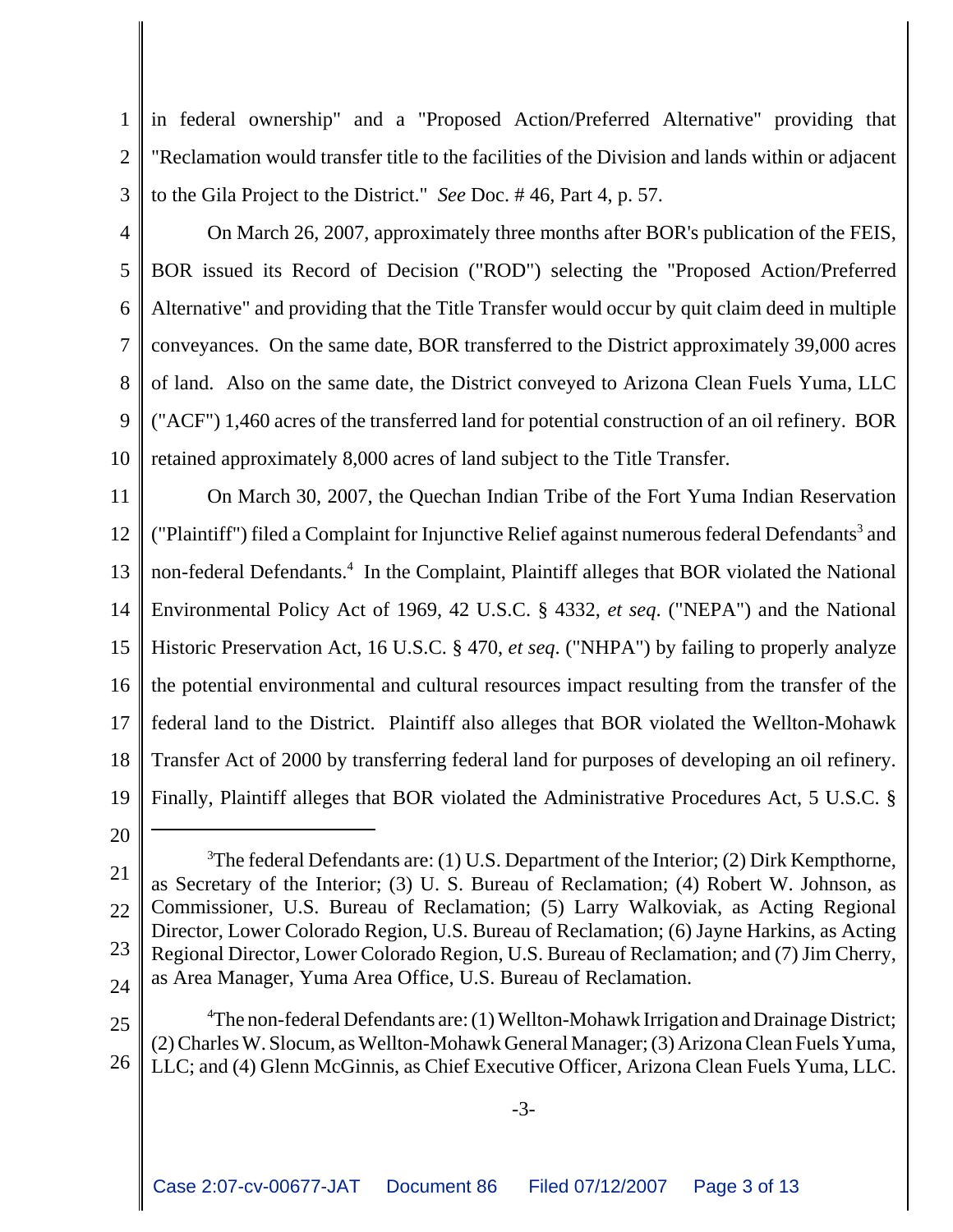706(2)(A) ("APA"), by engaging in actions that are not in accordance with law.

2 3 4 5 6 7 8 9 10 For relief, Plaintiff seeks an injunction prohibiting the federal Defendants from transferring title to any works, facilities, or lands that are subject of the MOA, the Wellton-Mohawk Transfer Act, or the ROD until BOR complies with the NEPA, NHPA, and APA. Plaintiff also seeks an injunction prohibiting the District from transferring to any third party the lands that are subject of the Complaint and prohibiting the District or any of its transferees, including ACF, from engaging in any land disturbing activities of any kind on such lands prior to BOR's compliance with the NEPA, NHPA and APA. Finally, Plaintiff seeks an order voiding the property conveyances from BOR to the District and from the District to ACF to the extent necessary to ensure BOR's compliance with the NEPA, NHPA and APA.

11

1

## **II. LEGAL STANDARD**

12 13 14 15 16 17 18 19 20 21 22 The non-federal Defendants move for dismissal under Rules 12(b)(1), 12(b)(2) and 12(b)(6) of the Federal Rules of Civil Procedure. The non-federal Defendants argue that they cannot be named as defendants in a compliance action under the NEPA and NHPA and that, accordingly, Plaintiff's Complaint against them should be dismissed. However, the non-federal Defendants fail to provide any legal analysis to assist the Court in determining whether dismissal, if appropriate, is properly based on a lack of jurisdiction over the subject matter (Rule  $12(b)(1)$ ), a lack of jurisdiction over the person (Rule  $12(b)(2)$ ), the failure to state a claim upon which relief can be granted (Rule 12(b)(6)), or a combination of two or more of the defenses. While the issue presented may contain elements of both subject matter jurisdiction and the failure to state a claim upon which relief can be granted, as the Ninth Circuit has recognized:

- 23
- 24
- 25
- 26

-4-

Jurisdiction . . . is not defeated . . . by the possibility that the averments might fail to state a cause of action on which petitioners could actually recover. . . . If the court . . . exercise[s] its jurisdiction to determine that the allegations in the complaint do not state a ground for relief, then dismissal of the case would be on

the merits, not for want of jurisdiction.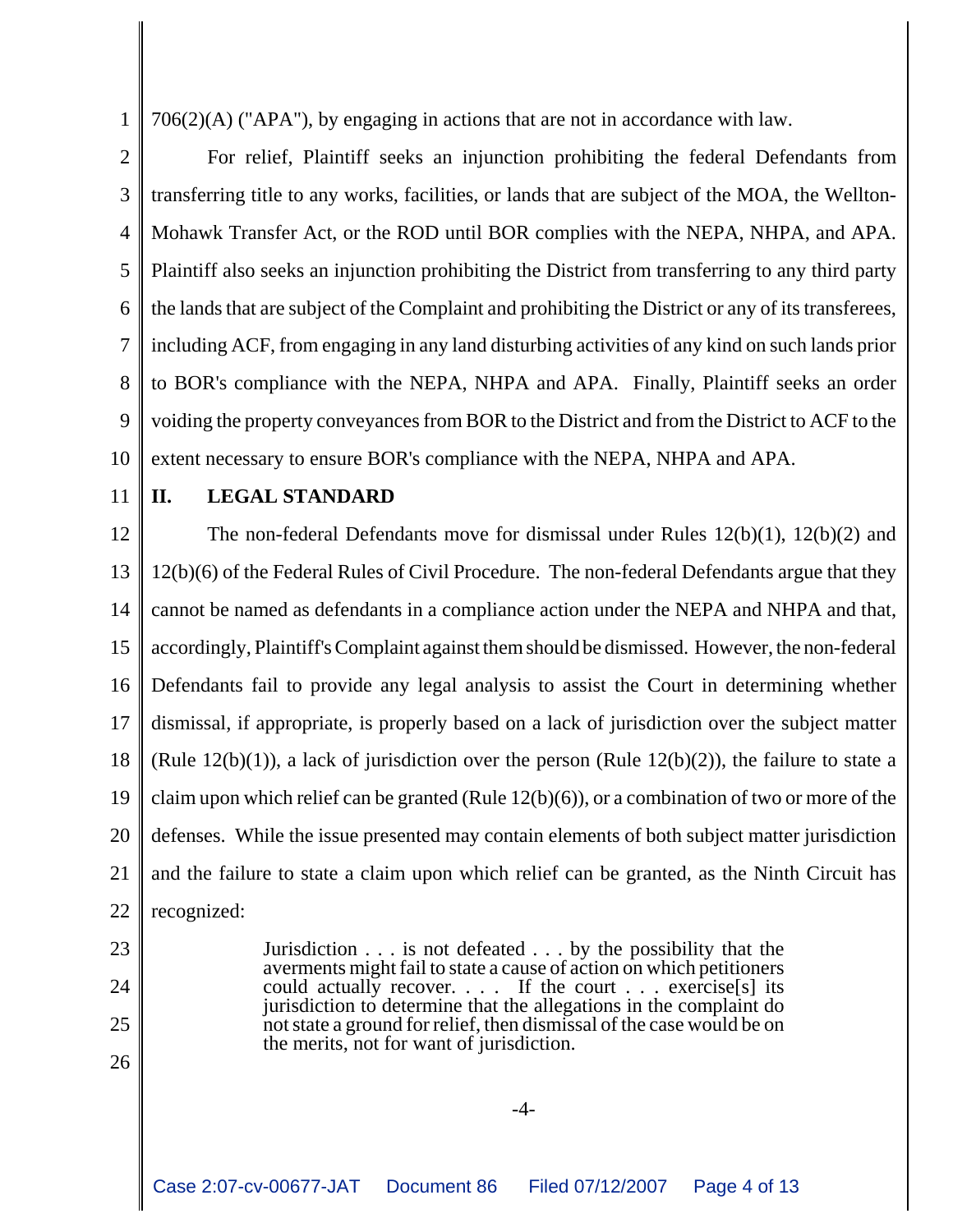1 2 3 4 5 6 7 8 *Cement Masons Health & Welfare Trust Fund for Northern California v. Stone*, 197 F.3d 1003, 1008 (9th Cir. 1999) (quoting *Bell v. Hood*, 327 U.S. 678, 682 (1946)); *see also Steel Co. v. Citizens for a Better Environment*, 523 U.S. 83, 89 (1998) ("It is firmly established in our cases that the absence of a valid (as opposed to arguable) cause of action does not implicate subject matter jurisdiction, *i.e.*, the courts' statutory or constitutional *power* to adjudicate the case."). Here, the non-federal Defendants contend that no cause of action lies against non-federal parties in a NEPA/NHPA case. Thus, the non-federal Defendants' motions will be analyzed under Rule 12(b)(6) for the failure to state a claim upon which relief can be granted.

9 10 11 12 13 14 15 16 17 18 19 20 21 22 23 The Court may not dismiss a claim under Rule 12(b)(6) "unless it appears beyond doubt that the plaintiff can prove no set of facts in support of his claims which would entitle him to relief." *Barnett v. Centoni*, 31 F.3d 813, 816 (9th Cir. 1994) (citing *Buckley v. Los Angeles*, 957 F.2d 652, 654 (9th Cir. 1992)). A motion to dismiss for failure to state a claim is disfavored and rarely granted. *Gilligan v. Jamco Dev*. *Corp.*, 108 F.3d 246, 248-49 (9th Cir. 1997). "All that is required are sufficient allegations to put defendants fairly on notice of the claims against them." *McKeever v. Block*, 932 F.2d 795, 798 (9th Cir. 1991). Further, the Court must construe the facts alleged in the Complaint in the light most favorable to Plaintiff and the Court must accept all well-pleaded factual allegations as true. See *Shwarz v. United States*, 234 F.3d 428, 435 (9th Cir. 2000). Nonetheless, Plaintiff must still meet the pleading requirements of Rule 8 of the Federal Rules of Civil Procedure. Under Rule 8, the counterclaims must contain, "a short and plain statement of the claim showing that the pleader is entitled to relief." Finally, the Court must assume that all general allegations "embrace whatever specific facts might be necessary to support them." *Peloza v. Capistrano Unified School District*, 37 F.3d 517, 521 (9th Cir. 1994).

24 **III. DISCUSSION**

25 26 Plaintiff's Complaint does not state a cause of action against the non-federal Defendants or otherwise allege that any of the non-federal Defendants violated any laws. The entire

-5-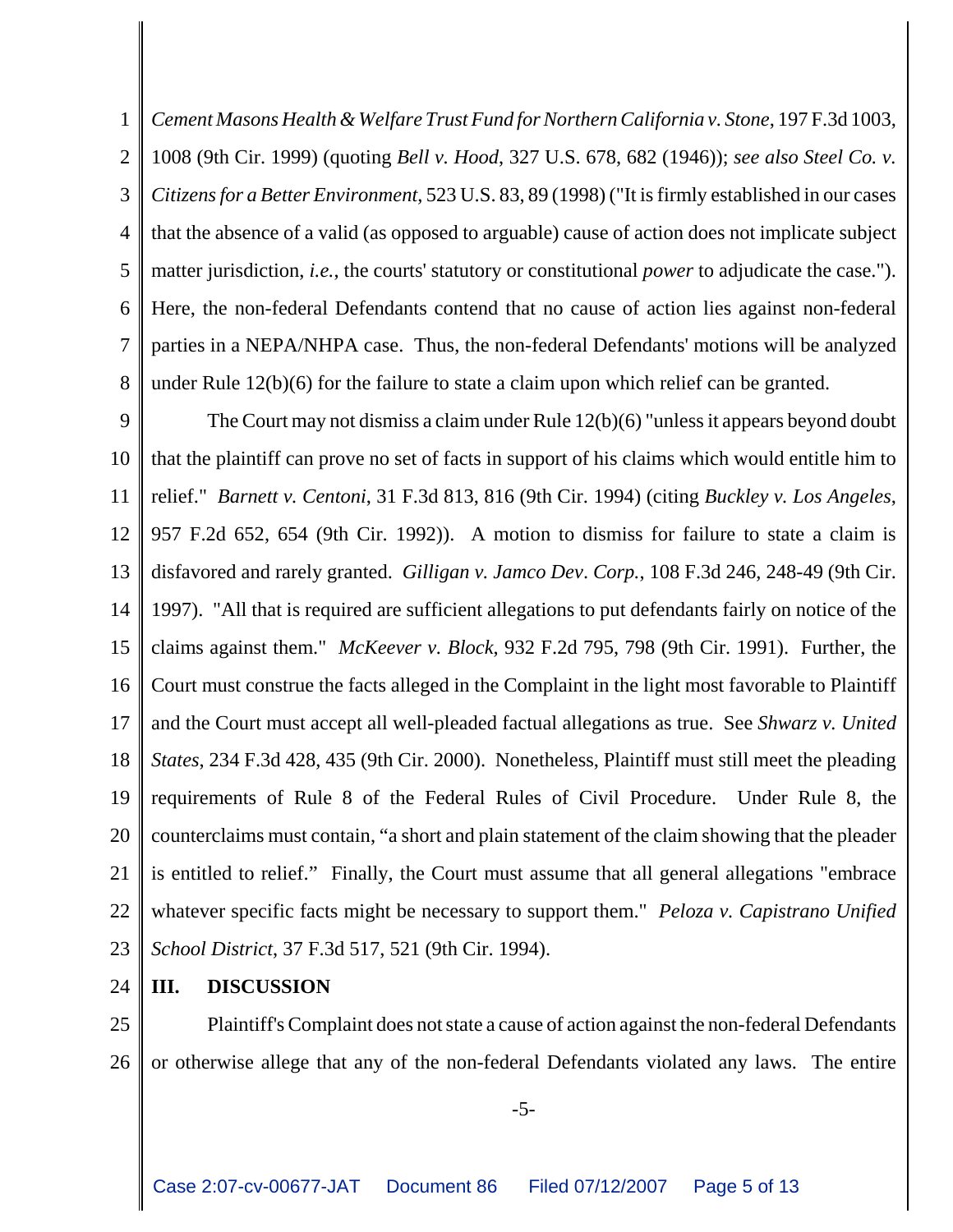1  $\mathcal{D}_{\mathcal{L}}$ 3 4 5 6 7 Complaint is directed to the activity of the federal Defendants and their alleged violation of the NEPA, NHPA and APA. At oral argument, Plaintiff, through its counsel, conceded that it has no cause of action against the non-federal Defendants. Despite the absence of such a cause of action, Plaintiff has asserted a claim for affirmative relief against the non-federal Defendants in the form of an injunction. Clearly, since Plaintiff cannot state a cause of action against the non-federal Defendants, its claim for injunctive relief against the non-federal Defendants must fail under Rule 12(b)(6) of the Federal Rules of Civil Procedure.

8 9 10 11 12 13 In an attempt to resurrect its claim for injunctive relief against the non-federal Defendants and retain their presence in this action, Plaintiff argues that the non-federal Defendants are properly joined in this action pursuant to Rule 19(a) of the Federal Rules of Civil Procedure. Specifically, Plaintiff argues that it cannot obtain complete relief absent joinder of the non-federal Defendants and that the non-federal Defendants' interest in the lands that are made subject of this case could be impaired or impeded in their absence.

14

15

16

17

18

19

20

23

24

25

26

Rule 19(a) provides, in relevant part:

A person who is subject to service of process and whose joinder will not deprive the court of jurisdiction over the subject matter of the action shall be joined as a party in the action if (1) in the person's absence complete relief cannot be accorded among those already parties, or (2) the person claims an interest relating to the subject of the action and is so situated that the disposition of the action in the person's absence may (i) as a practical matter impair or impede the person's ability to protect that interest or (ii) leave any of the persons already parties subject to a substantial risk of incurring double, multiple, or otherwise inconsistent obligations by reason of the claimed interest.

21

Rule 19(b) provides if a person meeting the requirements of subdivision (a) cannot be

22 made a party:

> [T]he court shall determine whether in equity and good conscience the action should proceed among the parties before it, or should be dismissed, the absent party being thus regarded as indispensable. The factors to be considered by the court include: first, to what extent a judgment rendered in the person's absence might be prejudicial to the person or those already parties; second, the extent to which, by protective provisions in the judgment, by the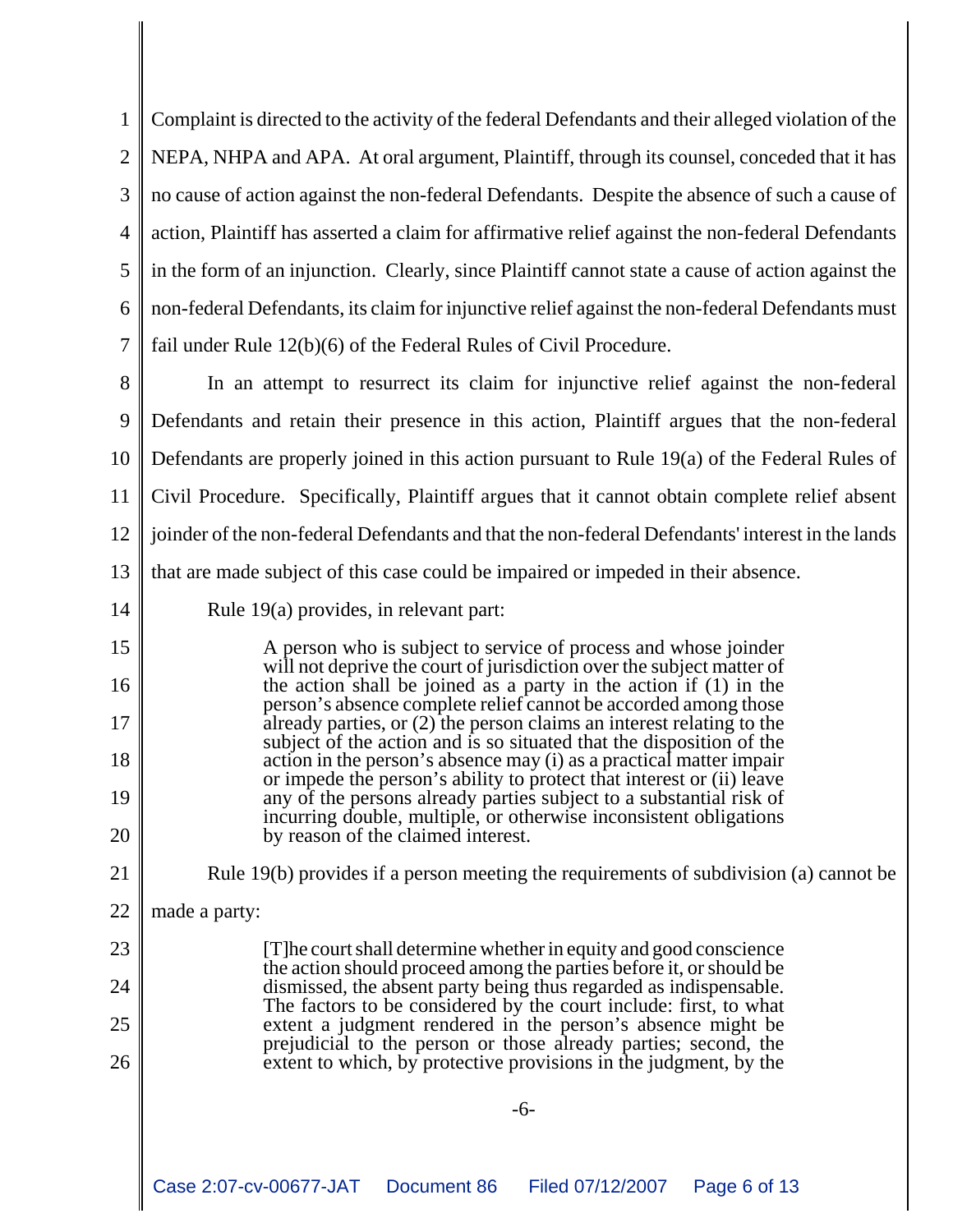| 1<br>$\overline{2}$ | shaping of relief, or other measures, the prejudice can be lessened<br>or avoided; third, whether a judgment rendered in the person's<br>absence will be adequate; fourth, whether the plaintiff will have an |
|---------------------|---------------------------------------------------------------------------------------------------------------------------------------------------------------------------------------------------------------|
| 3                   | adequate remedy if the action is dismissed for nonjoinder.                                                                                                                                                    |
| $\overline{4}$      | Under Ninth Circuit case law, the application of Rule 19 involves "three successive                                                                                                                           |
| 5                   | inquiries." <i>EEOC v. Peabody Western Coal Co.</i> , 400 F.3d 774, 779 (9th Cir. 2005).                                                                                                                      |
|                     | First, the court must determine whether a nonparty should be                                                                                                                                                  |
| 6                   | joined under Rule 19(a). We and other courts use the term<br>"necessary" to describe those "[p]ersons to [b]e [j]oined if $[f]$ easible." Absentees whom it is desirable to join under Rule                   |
| 7                   | 19(a) are "persons having an interest in the controversy, and who                                                                                                                                             |
| 8                   | ought to be made parties, in order that the court may act.]"                                                                                                                                                  |
| 9                   | If an absentee is a necessary party under Rule $19(a)$ , the second<br>stage is for the court to determine whether it is feasible to order                                                                    |
| 10                  | that the absentee be joined. Rule 19(a) sets forth three<br>circumstances in which joinder is not feasible: when venue is                                                                                     |
| 11                  | improper, when the absentee is not subject to personal jurisdiction,<br>and when joinder would destroy subject matter jurisdiction.                                                                           |
| 12                  | Finally, if joinder is not feasible, the court must determine at the                                                                                                                                          |
| 13                  | third stage whether the case can proceed without the absentee, or<br>whether the absentee is an "indispensable party" such that the                                                                           |
| 14                  | action must be dismissed. As the Advisory Committee Note<br>explains, Rule 19 uses "the word 'indispensable' only in a                                                                                        |
| 15                  | conclusory sense, that is, a person is 'regarded as indispensable'<br>when he cannot be made a party and, upon consideration of the                                                                           |
| 16                  | factors [in Rule 19(b)], it is determined that in his absence it would<br>be preferable to dismiss the action, rather than to retain it."                                                                     |
| 17                  | Indispensable parties under Rule 19(b) are "persons who not only<br>have an interest in the controversy, but an interest of such a nature                                                                     |
| 18                  | that a final decree cannot be made without either affecting that<br>interest, or leaving the controversy in such a condition that its final                                                                   |
| 19                  | termination may be wholly inconsistent with equity and good<br>conscience."                                                                                                                                   |
| 20                  | <i>Id.</i> at 779-80 (citations omitted).                                                                                                                                                                     |
| 21                  | The Court concludes that the non-federal Defendants are necessary parties under Rule                                                                                                                          |
| 22                  | $19(a)(2)(i)$ because their interest in the lands that are made subject of this action could be                                                                                                               |
| 23                  | impaired or impeded in their absence. <sup>5</sup> To determine whether the non-federal Defendants are                                                                                                        |
| 24                  |                                                                                                                                                                                                               |
| 25                  | <sup>5</sup> Because the Court concludes the non-federal Defendants are necessary parties as                                                                                                                  |
| 26                  | contemplated by Rule $19(a)(2)(i)$ , the Court pretermits discussion of whether, pursuant to Rule                                                                                                             |
|                     | $-7-$                                                                                                                                                                                                         |
|                     |                                                                                                                                                                                                               |
|                     | Case 2:07-cv-00677-JAT<br>Document 86<br>Page 7 of 13<br>Filed 07/12/2007                                                                                                                                     |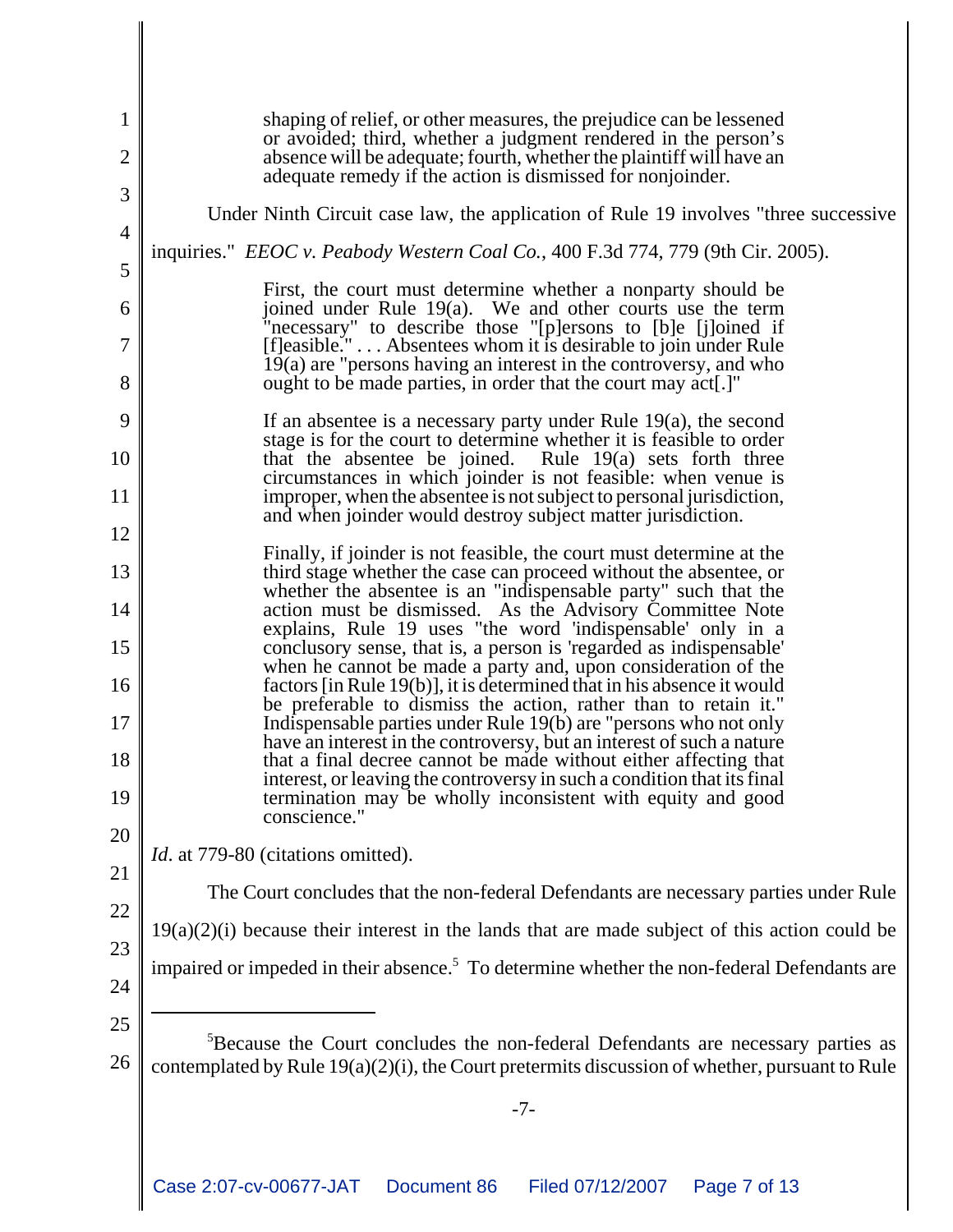| 1              | "necessary" parties under Rule $19(a)(2)(i)$ , the Court "must determine whether the absent party                                                                                               |  |
|----------------|-------------------------------------------------------------------------------------------------------------------------------------------------------------------------------------------------|--|
| $\overline{2}$ | has a legally protected interest in the suit." Makah Indian Tribe v. Verity, 910 F.2d 555, 558                                                                                                  |  |
| 3              | (9th Cir. 1990). "If a legally protected interest exists, the court must further determine whether                                                                                              |  |
| 4              | that interest will be <i>impaired or impeded</i> by the suit." <i>Id.</i>                                                                                                                       |  |
| 5              | The requirement of a legally protected interest is generally satisfied when "the interest"                                                                                                      |  |
| 6              | is protectable under some law, and there is a relationship between the legally protected                                                                                                        |  |
| 7              | interest and the claims at issue." Sierra Club v. EPA, 995 F.2d 1478, 1484 (9th Cir. 1993). <sup>6</sup>                                                                                        |  |
| 8              | Further, the Ninth Circuit, in an action seeking federal compliance with the NEPA as well as                                                                                                    |  |
| 9              | injunctive relief, determined that the claims to which the legally protected interest must relate                                                                                               |  |
| 10             | is not limited to the liability portion of the action, but includes the remedial portion as well:                                                                                               |  |
| 11             | when the injunctive relief sought by plaintiffs will have direct,                                                                                                                               |  |
| 12             | immediate, and harmful effects upon a third party's legally<br>protectable interests, that party satisfies the "interest" test of                                                               |  |
| 13             | Fed.R.Civ.P. $24(a)(2)$ ; he has a significantly protectable interest<br>that relates to the property or transaction that is the subject of the                                                 |  |
| 14             | action.                                                                                                                                                                                         |  |
| 15             | Forest Conservation Council v. U.S. Forest Service, 66 F.3d 1489, 1494 (9th Cir. 1995); see                                                                                                     |  |
| 16             | also Kettle Range Conservation Group v. BLM, 150 F.3d 1083, 1086 (9th Cir. 1998)                                                                                                                |  |
| 17             | (concluding, in a NEPA case, that once private parties took title to the land at issue, they                                                                                                    |  |
| 18             | became necessary parties with respect to the injunctive relief sought because the court could                                                                                                   |  |
| 19             |                                                                                                                                                                                                 |  |
| 20             |                                                                                                                                                                                                 |  |
| 21             | 19(a)(1), the non-federal Defendant's absence may prevent complete relief among those already<br>parties. Further, because Plaintiff argues that it can only obtain complete relief if the non- |  |
| 22             | federal Defendants are enjoined from conducting land disturbing activities on the lands at issue,                                                                                               |  |
| 23             | which relief the Court concludes, under <i>Peabody</i> , <i>infra</i> , to be improper, discussion of Rule<br>$19(a)(1)$ is not warranted.                                                      |  |
| 24             | <sup>6</sup> While Sierra Club involved intervention as of right under Rule $24(a)$ of the Federal                                                                                              |  |
| 25             | Rules of Civil Procedure, the Court agrees with the District that the "significantly protectable"                                                                                               |  |
| 26             | interest" requirement under Rule 24(a) and the "legally protected interest" requirement under<br>Rule $19(a)$ involve the same considerations.                                                  |  |
|                |                                                                                                                                                                                                 |  |
|                | $-8-$                                                                                                                                                                                           |  |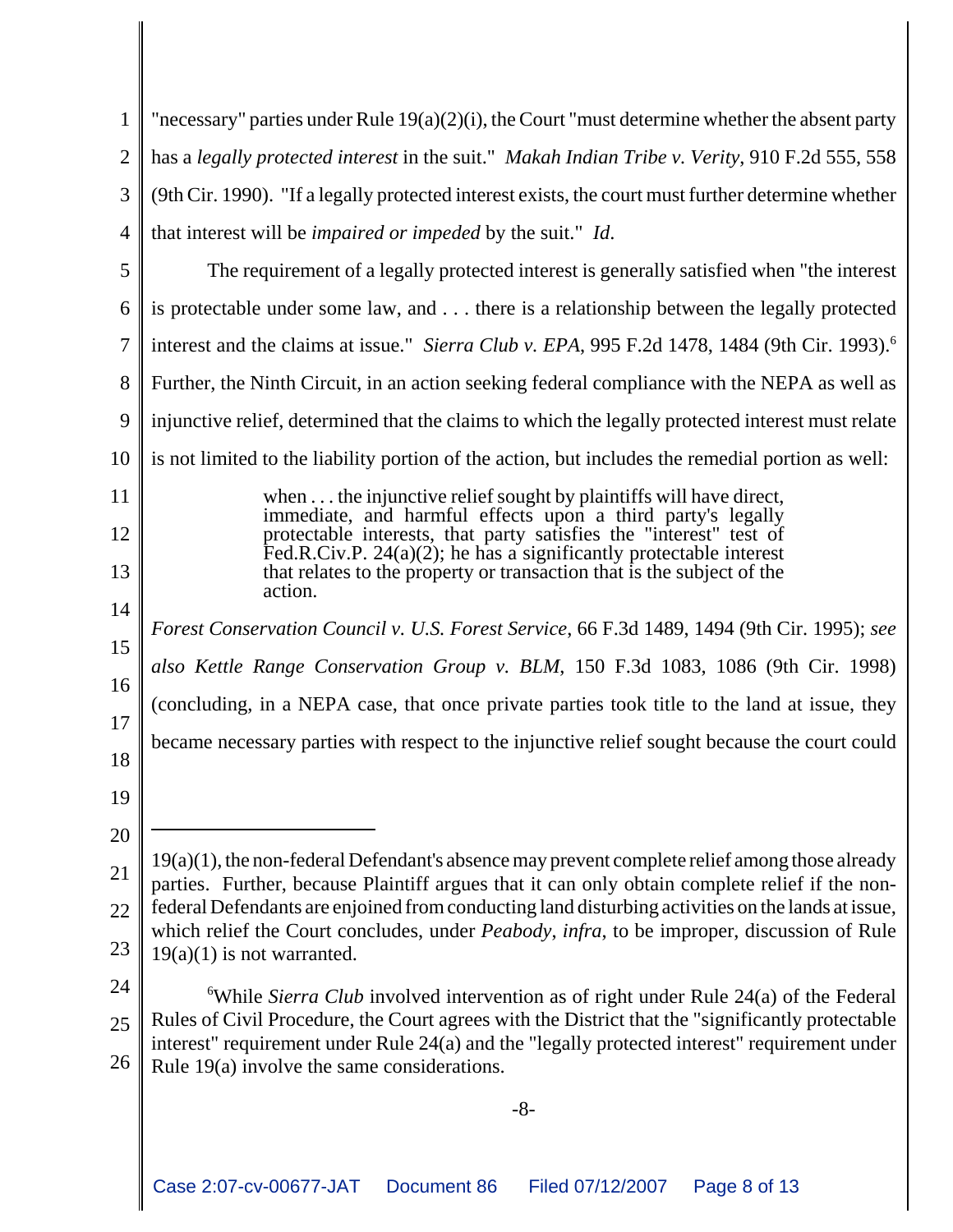1 not grant complete relief without impairing or impeding their interests).<sup>7</sup>

 $\mathcal{D}_{\mathcal{L}}$ 3 4 5 6 In this case, BOR transferred to the District approximately 39,000 acres of land, which land is made subject of this action, on March 26, 2007. On the same date, the District conveyed to ACF 1,460 acres of the transferred land for potential construction of an oil refinery. As a result, the non-federal Defendants are the fee simple owners of approximately 39,000 acres of the land made subject of this action.

7 8 9 10 11 12 13 14 In addition to seeking federal compliance with the NEPA and NHPA and certain injunctive relief, Plaintiff seeks an order voiding the property conveyances from BOR to the District and from the District to ACF. On this record, the Court finds that the non-federal Defendants have legally protected interests because they have property rights, as fee simple owners, that are protected under Arizona state law. Further, the Court finds that the legally protected interests relate to the relief sought by Plaintiff because the voiding of the property conveyances, if granted, will have "direct, immediate, and harmful effects" upon the nonfederal Defendants' ownership of the lands at issue.

15 16 17 18 19 20 21 22 23 Additionally, the Court finds that the non-federal Defendants' absence may impair or impede their ability to protect their interests. As noted, one of the goals of the present litigation is to undue the property conveyances from BOR to the District and from the District to ACF. Since, under 5 U.S.C. § 706(2)(A), the Court has the power to set aside agency actions under certain circumstances, the absence of the non-federal Defendants will prevent them from advancing arguments in support of the conditions under which the property conveyances were made. As the Ninth Circuit has stated, where litigation threatens to impair contractual interests "a party to [the] contract is necessary, and if not susceptible to joinder, indispensable to litigation seeking to decimate that contract." *Dawavendewa v. Salt River Project Agric.*

24

25

26  $7$ The Court, in citing certain case law, does not intend such citation to evidence the Court's acceptance of or agreement with all statements of law or conclusions contained therein.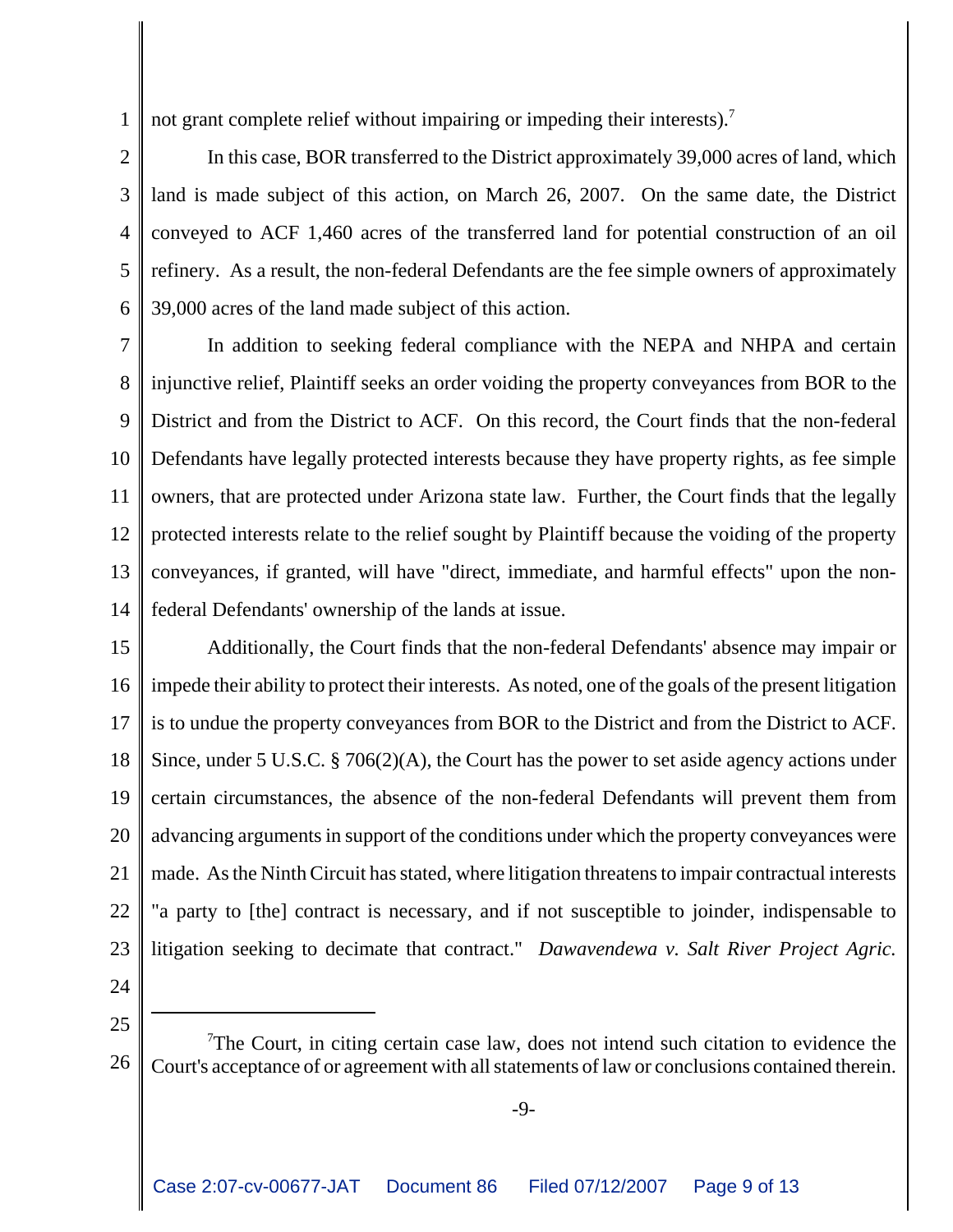1  $\mathcal{D}_{\mathcal{L}}$ 3 4 5 6 7 *Improvement & Power Dist.*, 276 F.3d 1150, 1157 (9th Cir. 2002). That the federal Defendants, also parties to the property conveyances, might advance arguments supporting the property conveyances does not change the Court's conclusion. *See Wilbur v. Locke*, 423 F.3d 1101, 1113-14 (9th Cir. 2005) (rejecting argument that other party to contract will adequately represent absent party's interest in defending the contract). Thus, the Court finds that the nonfederal Defendants are necessary parties because, under Rule 19(a)(2)(i), their legally protectable interests in the lands at issue could be impaired or impeded in their absence.

8 9 10 11 12 13 14 15 16 17 18 19 20 21 22 Because the Court concludes that the non-federal Defendants are "necessary" parties under Rule  $19(a)(2)(i)$ , the Court must next determine whether it is feasible to join the nonfederal Defendants. In reaching a decision on this issue, the Court relies on the Ninth Circuit's opinion in *EEOC v. Peabody Western Coal Co.*, 400 F.3d 774 (9th Cir. 2005).<sup>8</sup> In *Peabody*, the EEOC sued Peabody Western Coal Company ("Peabody") for maintaining a Navajo hiring preference at mines that Peabody leased from the Navajo Nation. Peabody allegedly maintained the Navajo hiring preference because such a requirement was contained in the lease agreements between Peabody and the Navajo Nation. Because of the lease agreements, Peabody argued that the Navajo Nation, not named as a defendant, was a necessary party under Rule 19 of the Federal Rules of Civil Procedure. Peabody also argued that dismissal of the action was appropriate because it was not feasible to join the Navajo Nation and the Navajo Nation was an indispensable party. The district court agreed and dismissed the entire action. On appeal, the Ninth Circuit agreed that the Navajo Nation was a necessary party under Rule 19 and that the EEOC had no cause of action against the Navajo Nation. However, the Ninth Circuit reversed dismissal of the case, ultimately holding "that where the EEOC asserts

23

<sup>24</sup> 25 26 8 While relying on *Peabody*, the Court has reviewed and considered all of the other cases cited by the parties. However, the Court declines to base its decision on the other cases, which contain inconsistent and irreconcilable conclusions. In contrast, the Court finds that *Peabody* provides the most thoughtful and logical analysis of Rule 19 and the ability to join a party against whom a cause of action does not exist.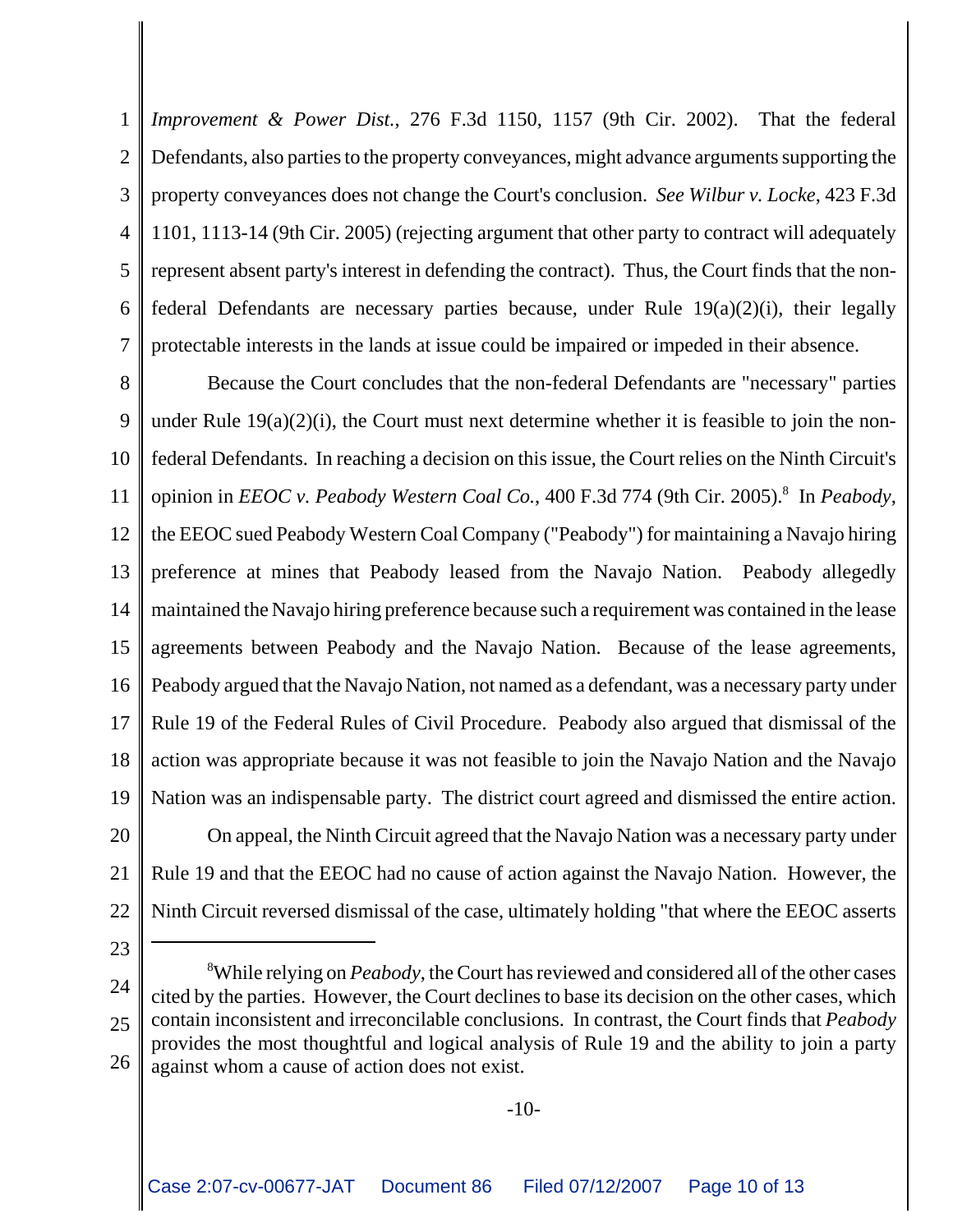1  $\mathcal{D}_{\mathcal{L}}$ 3 a cause of action against Peabody and seeks no affirmative relief against the Nation, joinder of the Nation under Rule 19 is not prevented by the fact that the EEOC cannot state a cause of action against it." *Peabody*, 400 F.3d at 778.

4 5 6 7 8 9 10 11 12 13 14 15 The Ninth Circuit based its holding on the finding that "a plaintiff's inability to state a direct cause of action against an absentee does not prevent the absentee's joinder under Rule 19." *Id*. at 781. This finding, in turn, was based on the decisions set forth in *Beverly Hills Federal Savings and Loan Ass'n v. Webb*, 406 F.2d 1275 (9th Cir. 1969) (finding that a person may be joined as a party under former Rule 19(b) to accord complete relief between those already parties, even though no present party asserted a grievance against such person), *National Wildlife Federation v. Espy*, 45 F.3d 1337 (9th Cir. 1995) (finding that private parties could be named as defendants along with federal agencies even though no cause of action existed against the private parties), and *International Brotherhood of Teamsters v. United States*, 431 U.S. 324 (1977) (finding that a party properly remains in the litigation, even though there was no cause of action against it, so that full relief may be awarded plaintiff). Likening the case before it to the foregoing decisions, the Ninth Circuit stated:

16 17 18 19 20 21 22 23 As in *Teamsters*, *Espy*, and *Webb*, the EEOC has no claim against the party it seeks to join and is not seeking any affirmative relief directly from that party. Joinder is necessary for the "sole purpose" of effecting complete relief between the parties . . . by ensuring that both Peabody and the Nation are bound to any judgment upholding or striking down the challenged lease provision. Because the EEOC is not seeking to hold the Navajo Nation liable under Title VII, we reject Peabody's argument that our reading of Rule 19 conflicts with the Rules Enabling Act's restriction that the federal rules of civil procedure "shall not abridge, enlarge or modify any substantive right." 28 U.S.C. § 2072(b). Joinder of the Nation does not, and cannot, create any substantive rights that the EEOC may enforce against the Nation, and the EEOC does not contend otherwise.

24 *Id.* at 783 (citation omitted).

25

Concluding, the Ninth Circuit found that its interpretation of Rule 19 comports with the

- 26 purpose and text of the Rule, stating:
- -11-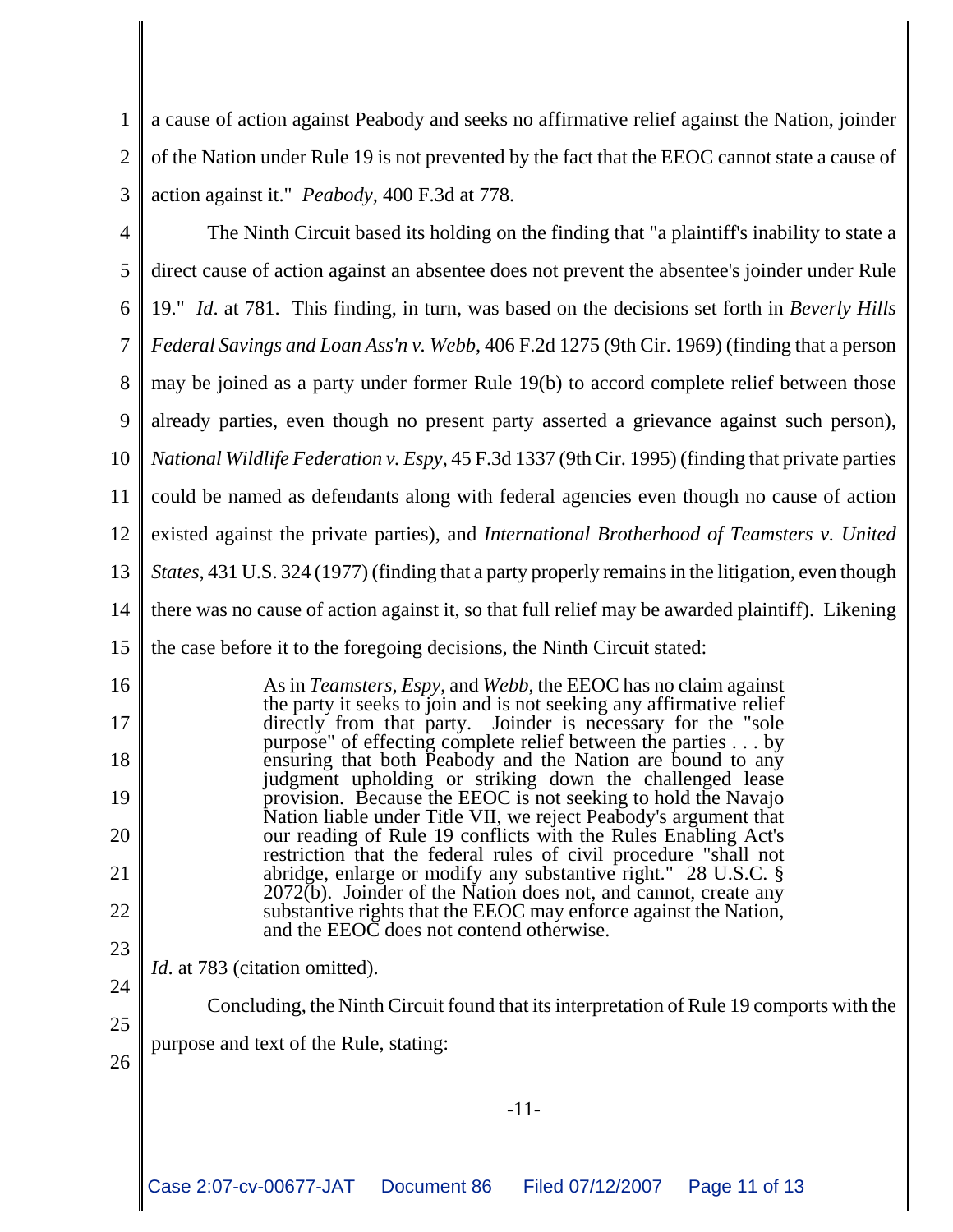The Northern District of California provided a succinct statement of this purpose when it explained that "[b]y definition, parties to be joined under Rule 19 are those against whom no relief has been formally sought but who are so situated as a practical matter as to impair either the effectiveness of relief or their own or present parties' ability to protect their interests." *Eldredge v. Carpenters 46 Northern California Counties Joint Apprenticeship and Training Committee*, 440 F.Supp. 506, 518 (N.D.Cal. 1977). The Nation fits this definition--it is a party against which relief has not formally been sought but is so situated that effectiveness of relief for the present parties will be impaired if it is not joined. We hold that its joinder is feasible.

*Id*. at 783-84.

1

2

3

4

5

6

7

8

20

21

22

23

24

25

26

9 10 11 12 13 14 15 16 17 18 19 Considering the Ninth Circuit's opinion in *Peabody*, the Court concludes that the application of Rule 19 does not resurrect the claim for injunctive relief against the non-federal Defendants. As *Peabody* instructs, joinder of the non-federal Defendants, against whom no cause of action exists, cannot create substantive rights that Plaintiff may enforce against the non-federal Defendants. Instead, Plaintiff may only join the non-federal Defendants so long as Plaintiff seeks no affirmative relief against them. However, Plaintiff seeks affirmative relief against the non-federal Defendants in the form of the injunction prohibiting the District from transferring to any third party the lands that are subject of the Complaint and prohibiting the non-federal Defendants from engaging in any land disturbing activities of any kind on such lands. Under *Peabody*, the absence of a cause of action against the non-federal Defendants renders improper Plaintiff's attempt to join the non-federal Defendants and seek affirmative relief against them.

Nonetheless, the Court concludes that dismissal of the entire Complaint against the nonfederal Defendants is not warranted. Plaintiff seeks additional relief that is not directed against the non-federal Defendants such that their joinder is appropriate under Rule 19. Specifically, Plaintiff seeks to void the property conveyances from BOR to the District and from the District to ACF. The Court appears to have the power to set aside agency actions, including the property conveyances, under 5 U.S.C. § 706(2)(A), and such relief, if granted, would be

-12-